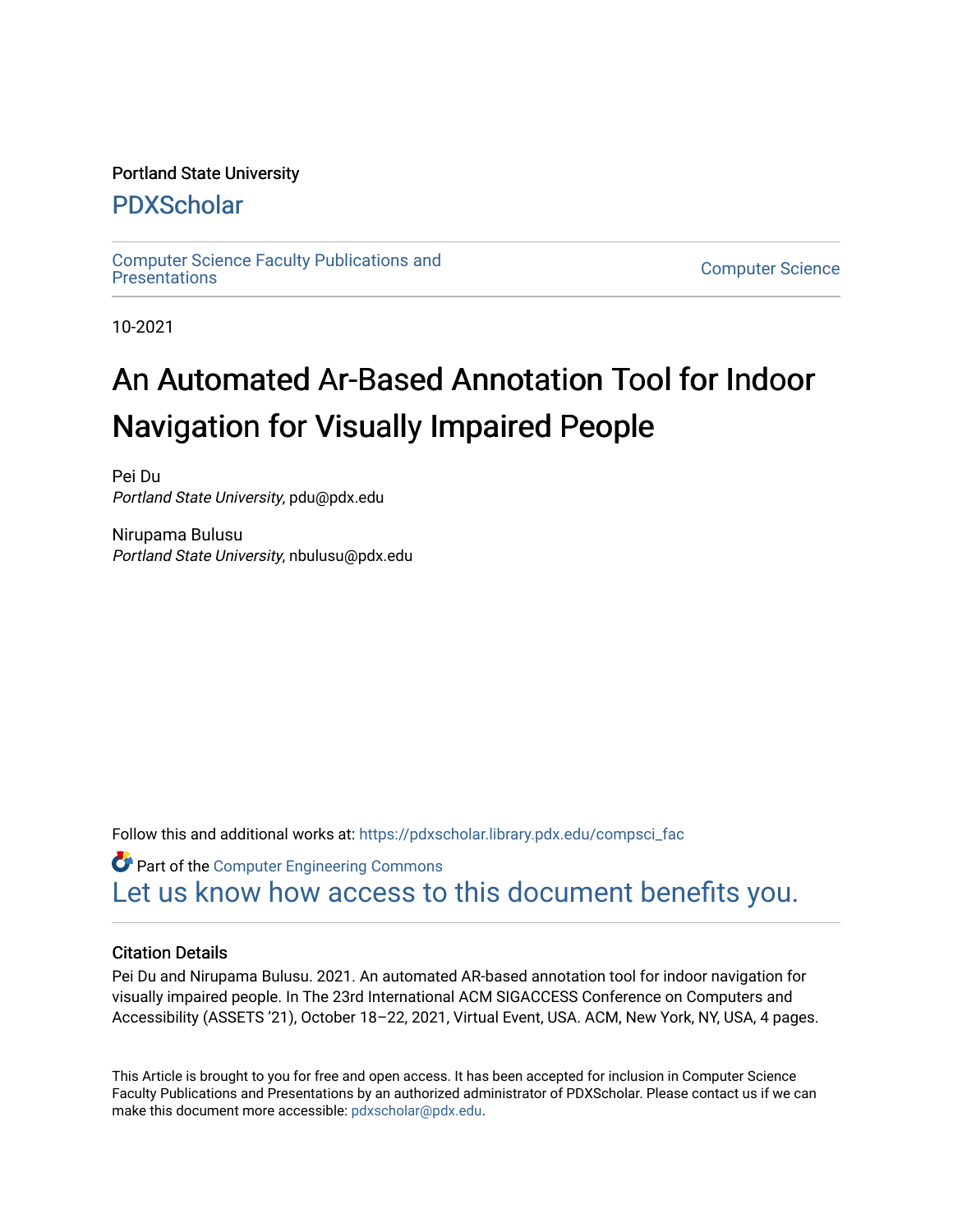# An automated AR-based annotation tool for indoor navigation for visually impaired people

Pei [Du∗](https://orcid.org/0003-0743-3194) [pdu@pdx.edu](mailto:pdu@pdx.edu) Portland State University Portland, Oregon, USA

## ABSTRACT

Low vision people face many daily encumbrances. Traditional visual enhancements do not suffice to navigate indoor environments, or recognize objects efficiently. In this paper, we explore how Augmented Reality (AR) can be leveraged to design mobile applications to improve visual experience and unburden low vision persons. Specifically, we propose a novel automated AR-based annotation tool for detecting and labeling salient objects for assisted indoor navigation applications like NearbyExplorer. NearbyExplorer, which issues audio descriptions of nearby objects to the users, relies on a database populated by large teams of volunteers and map-a-thons to manually annotate salient objects in the environment like desks, chairs, low overhead ceilings. This has limited widespread and rapid deployment. Our tool builds on advances in automated object detection, AR labeling and accurate indoor positioning to provide an automated way to upload object labels and user position to a database, requiring just one volunteer. Moreover, it enables low vision people to detect and notice surrounding objects quickly using smartphones in various indoor environments.

## CCS CONCEPTS

• Human-centered computing  $\rightarrow$  Accessibility; Ubiquitous and mobile computing; Interaction design.

#### KEYWORDS

augmented reality, indoor navigation, object detection, database

#### ACM Reference Format:

Pei Du and Nirupama Bulusu. 2021. An automated AR-based annotation tool for indoor navigation for visually impaired people. In The 23rd International ACM SIGACCESS Conference on Computers and Accessibility (ASSETS '21), October 18–22, 2021, Virtual Event, USA. ACM, New York, NY, USA, 4 pages. <https://doi.org/10.1145/3441852.3476561>

#### 1 INTRODUCTION

Visual impairment, a pervasive disability, includes limited vision, blurry vision, light sensitivity and blind spots[\[3\]](#page-4-0). In the United States, 19 million people are vision-impaired, encountering daily encumbrances in activities such as indoor wayfinding, relying traditionally upon audio and visual guidance [\[1,](#page-3-0) [9,](#page-4-1) [12](#page-4-2)[–17\]](#page-4-3). However,

ASSETS '21, October 18–22, 2021, Virtual Event, USA © 2021 Copyright held by the owner/author(s).

ACM ISBN 978-1-4503-8306-6/21/10.

<https://doi.org/10.1145/3441852.3476561>

[Nirupama](https://orcid.org/0003-4351-1217) Bulusu [nbulusu@pdx.edu](mailto:nbulusu@pdx.edu) Portland State University Portland, Oregon, USA

these techniques do not always help them wayfind and identify objects reliably [\[7,](#page-4-4) [11\]](#page-4-5). For visually impaired people, the American Printing House for the Blind (APH) built a mobile application named Nearby Explorer [\[4\]](#page-4-6). For pilot indoor locations like the Millar Library at Portland State University, Nearby Explorer organizes periodic map-a-thons with university partners [\[7\]](#page-4-4), recruiting and training large volunteer teams to manually enter environmental object data in appropriate annotation formats. This crowd sourced data, as in other crowd-sourcing efforts [\[5,](#page-4-7) [10\]](#page-4-8), and complementary to personal object recognition methods [\[2\]](#page-4-9), subsequently provides environmental cues during navigation to visually impaired people. Intensive effort makes it challenging to extend this greatly needed technology to other buildings.

We propose, design and implement a system to automatically collect data for Assisted Navigation Systems, replacing human effort with machine learning, augmented reality and indoor positioning technologies. This is non-trivial as it requires solving several practical challenges in minimizing duplicate object detections, automatically generating and recording object labels, and automatically associating object location with low effort. Our system uses YOLOv3, a highly accurate object detection algorithm and ARKit to identify objects with AR labels on Apple's iOS device. We also use IndoorAtlas, a SDK and cloud service which enable iOS and Android apps to acquire accurate end user position inside buildings near annotated objects. Relative to other indoor positioning systems, IndoorAtlas is more readily deployable given building floor plans which are usually available for North American buildings.

The contributions of our paper are two-fold. With our system, one volunteer who moves around and clicks buttons can accomplish data collection, greatly reducing both person-hours effort and cognitive load. Moreover, the AR annotation tool enables people with vision impairment to detect surrounding objects quickly and clearly using smartphones in various indoor environments. We next describe our work in object detection with AR labels (Section 2), a system built on this annotation tool (Section 3) and proofof-concept results from our test environment, the Millar library (Section 4).

### 2 AR-BASED ANNOTATION

To realize AR-based annotation, we combine an object detection algorithm with the ARKit framework[\[6\]](#page-4-10). We train a custom YOLOv3 model [\[8\]](#page-4-11) to automatically detect only objects related to wayfinding in our test environment, the Millar Library. Our mobile iOS app uses this model to automatically generates an AR label if object detection confidence exceeds a threshold. To create an AR label, we use SceneKit to establish an AR Scene, and the SCNNode class to represent a position and transform to a 3D coordinate space.

Permission to make digital or hard copies of part or all of this work for personal or classroom use is granted without fee provided that copies are not made or distributed for profit or commercial advantage and that copies bear this notice and the full citation on the first page. Copyrights for third-party components of this work must be honored. For all other uses, contact the owner/author(s).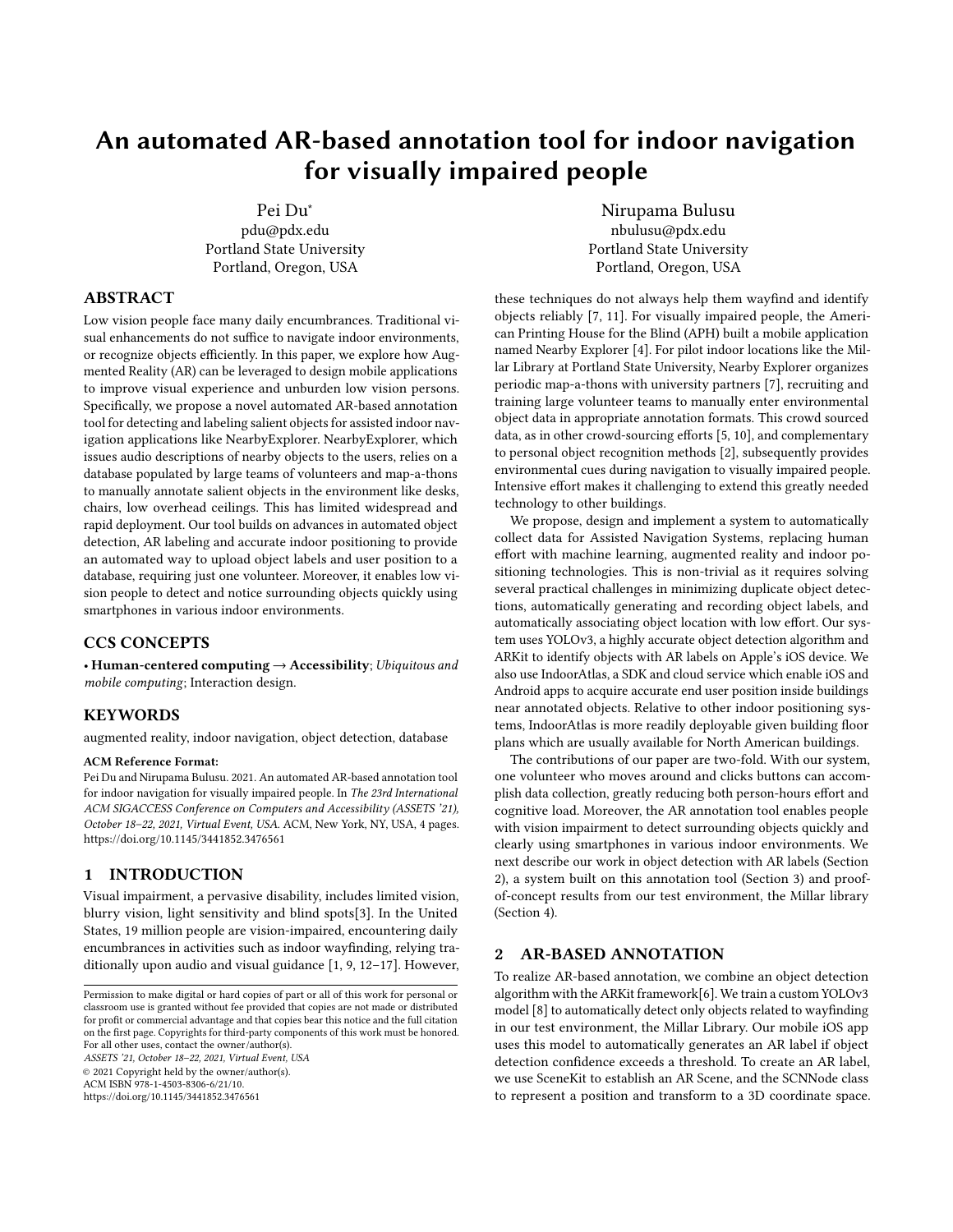<span id="page-2-0"></span>

Figure 1: (a) Raycast, the iOS device emits a raycast that collides with target and returns the position. The user can affix a label on the position. (b) Example of an AR label.

App developers can attach geometry, lights and other displayable content to it. In the main screen, we designed an ARSCNView to display camera tracking status and a button to submit labels with timestamps to the database. The iOS device updates UI to provide feedback on the state of the AR experience. Only when tracking status is normal, a user can proceed to detect objects. If tracking status is not available or limited, the user should follow on screen instructions to adjust status. For example, users cannot move their device too fast, slowing down their device will reset the tracking status to normal. The users can hold the iOS device, rotate the device and move around to detect a surface up to a maximum distance of 0.5 m. When an object is automatically detected with confidence exceeding a threshold, it permits users to add annotation. To avoid repeated annotation for the same object, we develop a method building on HitTest method in ARKit. It searches the scene for objects corresponding to a point in rendered image. If the object has the same name as another previously-labelled object within the scene, this detection is discarded. We also use a technique called raycast to obtain the position where the AR label is displayed. Raycast, depicted in Figure 1, is a rendering technique to create a 3D perspective in a 2D map. The iOS app creates a raycast query by using a 2D screen location and default vector that casts outward in the z-direction from the user.

In Figure 1(a), The iOS ARKit creates a ray in the z-direction and the raycast query checks if a target exists along the ray and return a three-dimensional position of the target if so. The user can put a AR label on the detected surface. From the SpriteKit package, we can build the layout of the scene content. We use (i) SKShapeNode to build a rectangle and SKLabelNode to render the text on it, (ii) SKScene and build it to organize all active SpriteKit content, and add all nodes to the SKScene, (iii) SCNPlane to build a plane and regard SKScene as its material. When we finally build a SCNNode and set its geometry as plane, this process yields the AR labels shown in Figure [1\(](#page-2-0)b).

# 3 A SYSTEM FOR DATA COLLECTION

Our system (see Figure [2\)](#page-3-1) to reduce volunteer workload for data collection in environments like the Millar Library, comprises an iOS application for AR-based annotation (Section 2) with an Android application for indoor positioning built upon the IndoorAtlas SDK, whose data streams are integrated using a post-facto database merge. A single user (e.g. a mapping volunteer) simultaneously holds both an iOS and an Android device and slowly walks in the library. When the iOS application detects an object, the user uploads the annotation with timestamp to a MySQL database. Concurrently, the user uploads the position coordinates and timestamp of the object label, obtained from Android (Section [3.1\)](#page-2-1) to another MySQL database. Both databases are merged with a join on the adjacent timestamp field. Thus, a single volunteer can replace a volunteer team for data collection tasks for applications like Nearby Explorer. In future work, we plan to eliminate the software-compatibility induced need for a volunteer to carry two mobile devices.

#### <span id="page-2-1"></span>3.1 IndoorAtlas Based Mobile Application

Figure 3 depicts the process used to build the IndoorAtlas based mobile application. We create an IndoorAtlas location and add floor plans to it (Figure [3\(](#page-3-2)a)), providing the basis for collecting mapping data on site. Our floor plan is the first floor of Millar Library. We add 10 way points to pinpoint the location on the floor plan for the mapping phase with MapCreator2, an IndoorAtlas app (Figure [3\(](#page-3-2)b)). Finally, we calibrate the device mapping and then map with MapCreator2 (Figure [3\(](#page-3-2)c)). Now we can build our own SDK in our Android application with a license to enable location-based features.

#### 4 EXPERIMENT

We performed experiments in PSU's Millar Library to test our proof of concept. The iOS (version 14.4.2) and Android (version 11) devices were connected to WiFi access points in our school. We followed the 1st floor plan and detected objects, obtained corresponding location and uploaded to two databases separately. Finally, we merged the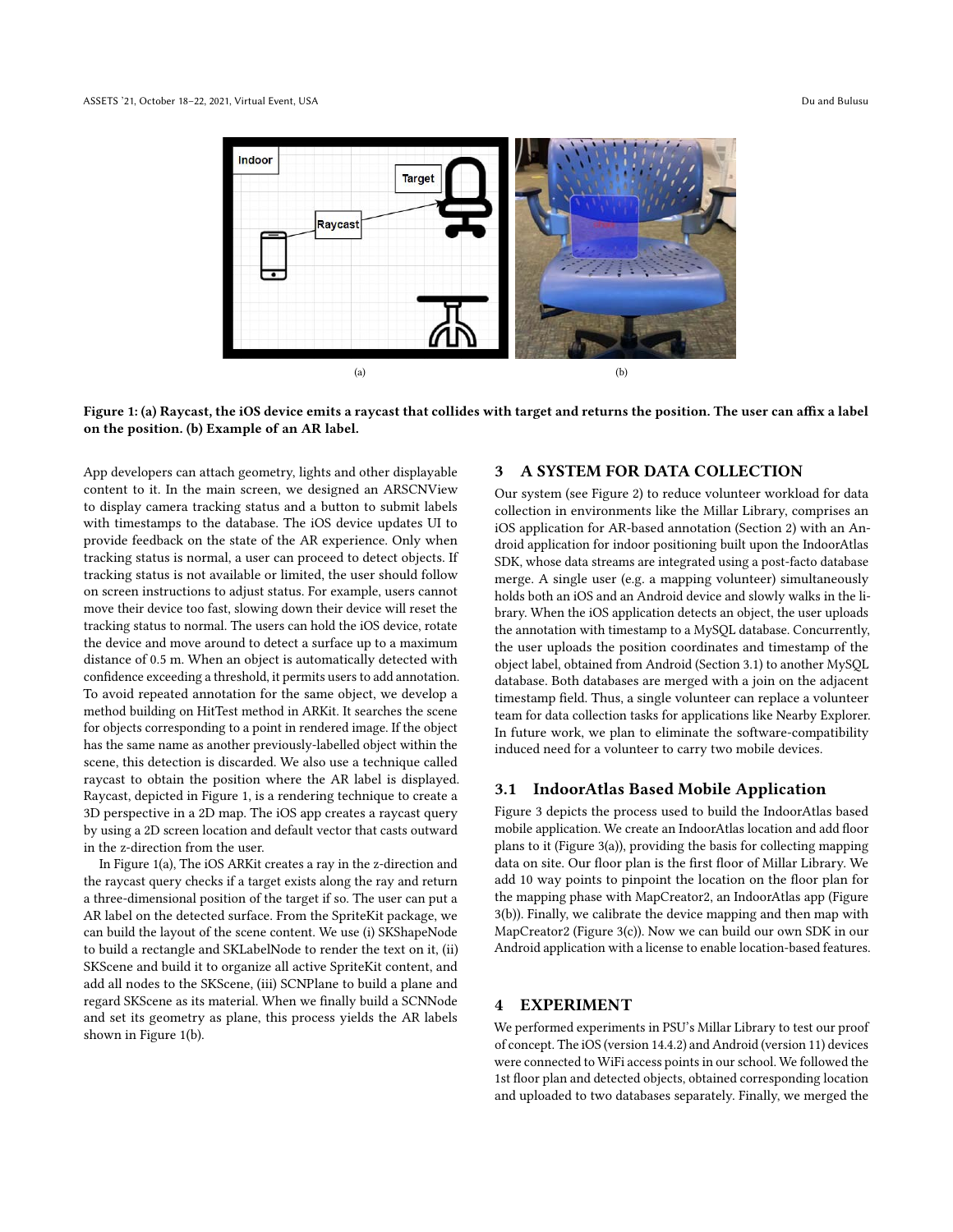<span id="page-3-1"></span>

<span id="page-3-2"></span>Figure 2: System Architecture for Annotated Data Collection. Data from the AR annotation application and an Indoor Positioning Application are collected concurrently but separately and merged post-facto into a database.



Figure 3: IndoorAtlas Setup (a) Floor plan of Millar Library, (b) Waypoints added for mapping phase shown as blue dots, (c) Mapping calibrated with MapCreator2. Almost green route indicates very accurate mapping.

<span id="page-3-3"></span>

| timestamp                    | label    | longitude                             | latitude           |
|------------------------------|----------|---------------------------------------|--------------------|
| 2021-04-21 13:17:45          | Door     | -122.68612964297652                   | 45.51166920416415  |
| 2021-04-21 13:17:56          | Painting | -122.68616661321774 45.51164277789787 |                    |
| 2021-04-21 13:18:05 Door     |          | -122.68619701269681                   | 45.51162096850745  |
| 2021-04-21 13:18:13 Door     |          | -122.68620645252369                   | 45.51161603181833  |
| 2021-04-21 13:18:35 Elevator |          | -122.68623742036978                   | 45.51154663513122  |
| 2021-04-21 13:18:42 Painting |          | -122.68623742036978                   | 45.51154663513122  |
| 2021-04-21 13:18:52 Desk     |          | -122.6862395044393                    | 45.51152739433396  |
| 2021-04-21 13:19:01 Painting |          | -122.68624961321976 45.5115133736426  |                    |
| 2021-04-21 13:19:28 Door     |          | -122.68619706328371                   | 45.5116248084253   |
| 2021-04-21 13:19:47 Desk     |          | -122.68598740184828                   | 45.511625194616556 |
| 2021-04-21 13:20:10          | Desk     | -122.68598231311643                   | 45.51162595464513  |
| 2021-04-21 13:20:25 Desk     |          | -122.68598231311643                   | 45.51162595464513  |
| 2021-04-21 13:20:46          | Desk     | -122.68607698024906                   | 45.511664898795864 |
| 2021-04-21 13:20:55 Chair    |          | -122.6860723195348                    | 45.51166339167316  |

Figure 4: Merged database from volunteer uploaded data, with examples of annotated objects.

two databases into one database post facto using a join on the adjacent timestamp, as shown in Figure [4.](#page-3-3)

#### 5 CONCLUSION

We have proposed a novel automated AR-based annotation tool for assisted indoor navigation systems like NearbyExplorer that aid people with visual impairments. Building on YOLOv3 object detection and ARKit, the AR annotation by itself, can help vision-impaired people see objects clearly and avoid obstacles. In combination with the IndoorAtlas based application, it provides an efficient system to reduce volunteer workload for data collection in environments like Millar Library. To the best of our knowledge, this is the first system to combine advances in object detection, augmented reality and indoor positioning systems for this specific purpose. In future work, we are pursuing improving the accuracy of our detection, making indoor and outdoor detection seamless. With the easing of COVID-19 restrictions, we expect to perform more comprehensive testing and evaluation of our system in diverse environments.

#### REFERENCES

<span id="page-3-0"></span>[1] Dragan Ahmetovic, Cole Gleason, Kris M. Kitani, Hironobu Takagi, and Chieko Asakawa. 2016. NavCog: Turn-by-Turn Smartphone Navigation Assistant for People with Visual Impairments or Blindness. In Proceedings of the 13th International Web for All Conference (Montreal, Canada) (W4A '16). Association